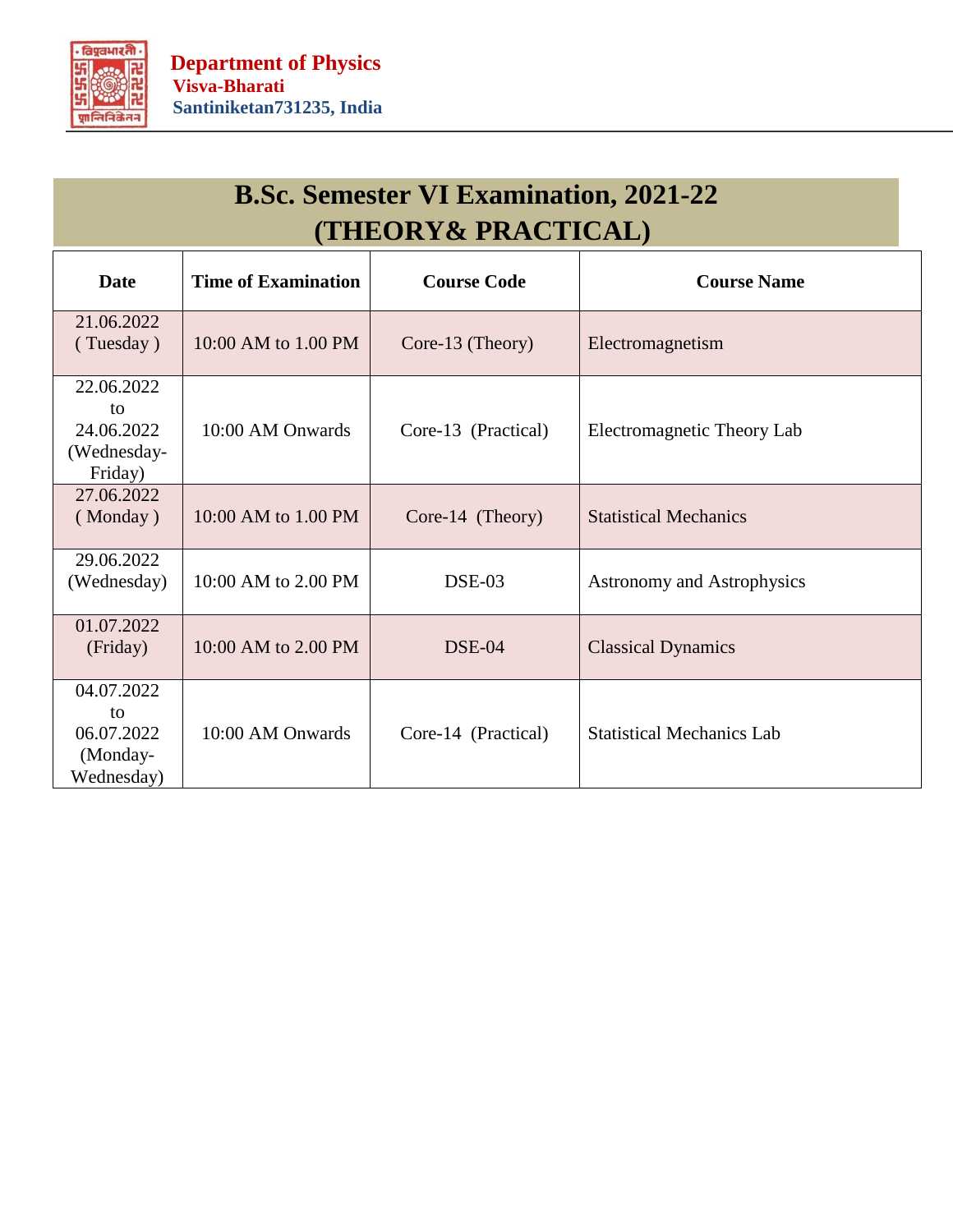

| <b>M.Sc. Semester IV Examination, 2021-22</b><br>(THEORY & PRACTICAL) |                            |                        |                                                       |  |  |  |
|-----------------------------------------------------------------------|----------------------------|------------------------|-------------------------------------------------------|--|--|--|
| <b>Date</b>                                                           | <b>Time of Examination</b> | <b>Course Code</b>     | <b>Course Name</b>                                    |  |  |  |
| 21.06.2022<br>(Tuesday)                                               | 10:00 AM to 1.00 PM        | $E-05$                 | Cosmology                                             |  |  |  |
|                                                                       |                            | $E-09$                 | <b>Condensed Matter Physics II</b>                    |  |  |  |
|                                                                       |                            | $E-12$                 | <b>Nuclear Physics II</b>                             |  |  |  |
|                                                                       |                            | $E-20$                 | <b>Quantum Electronics II</b>                         |  |  |  |
|                                                                       |                            | $E-22$                 | Communications                                        |  |  |  |
|                                                                       |                            | MPC-461 (Old syllabus) | Electronics -III (Old syllabus)                       |  |  |  |
|                                                                       |                            | MPC-462 (Old syllabus) | Condensed Matter Phys.-III (Old syllabus)             |  |  |  |
|                                                                       |                            | MPC-463 (Old syllabus) | Quantum Electronics -III (Old syllabus)               |  |  |  |
|                                                                       |                            | MPC-464 (Old syllabus) | Nuclear Physics -III (Old syllabus)                   |  |  |  |
|                                                                       |                            | MPC-466 (Old syllabus) | Cosmology (Old syllabus)                              |  |  |  |
| 23.06.2022<br>(Thursday)                                              | 10:00 AM Onwards           | $E-07$                 | Astrophysics & Cosmology Experiments                  |  |  |  |
|                                                                       |                            | $E-10$                 | <b>Condensed Matter Physics Experiments</b>           |  |  |  |
|                                                                       |                            | $E-21$                 | <b>Quantum Electronics Experiments</b>                |  |  |  |
|                                                                       |                            | $E-36$                 | <b>Instrumentation for Experiments</b>                |  |  |  |
|                                                                       |                            | MPC 452 (Old syllabus) | Condensed Matter Physics Lab (Old syllabus)           |  |  |  |
|                                                                       |                            | MPC 453 (Old syllabus) | Quantum Electronics Lab (Old syllabus)                |  |  |  |
|                                                                       |                            | MPC 43 (Old syllabus)  | Computer Applications in Physics II<br>(Old syllabus) |  |  |  |

 $\overline{\phantom{a}}$